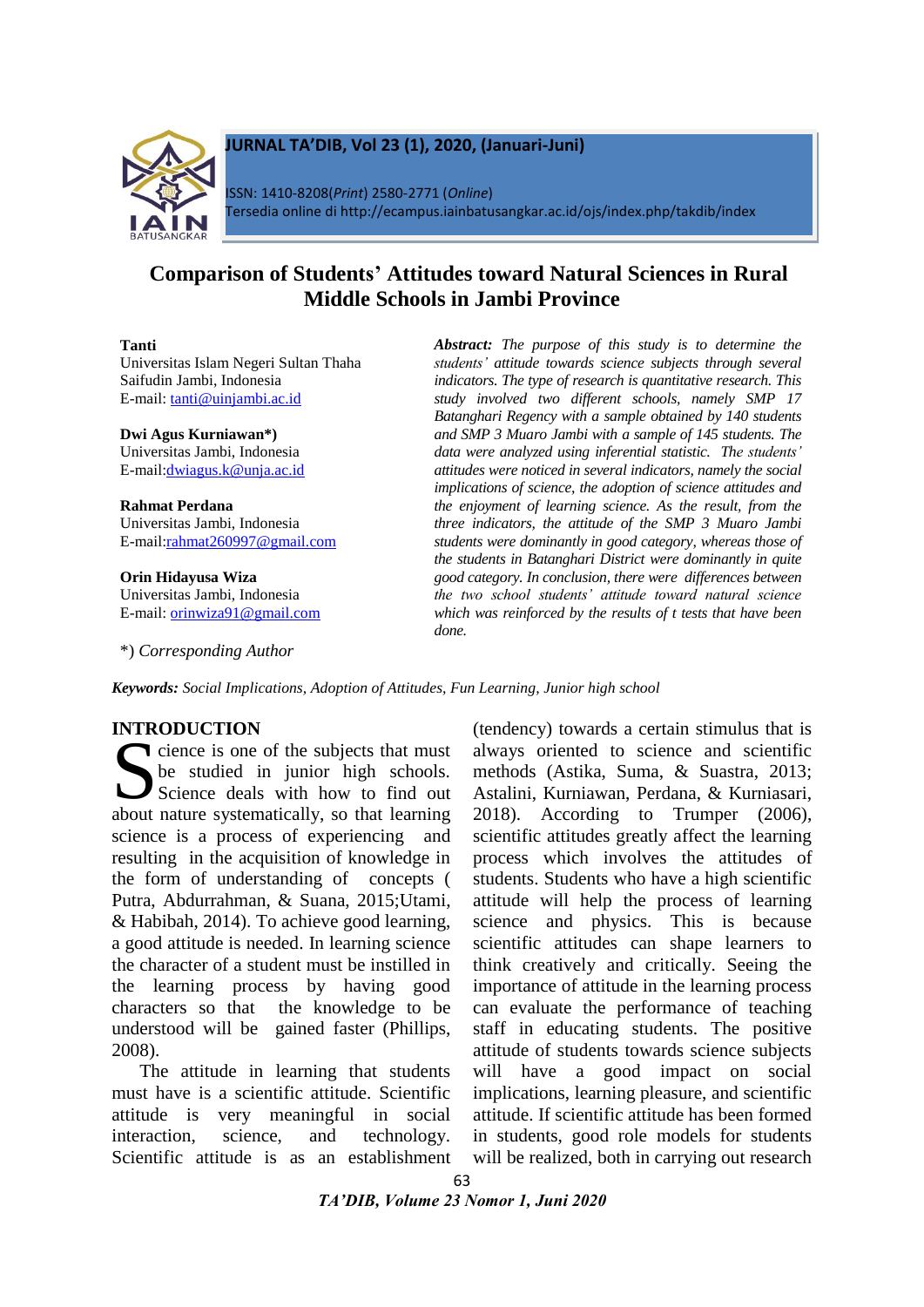or interacting with the community (Guido, 2013; Sardinah & Tursinawati, 2018). The aspect of scientific attitude in science learning is very important to be developed because attitude is the foundation of students to be able to appreciate the work of others and respect themselves. With scientific attitudes embedded and developing in students, the students are expected to be able to be sensitive to the environment, able to find out what they find, what they do not know and students are expected to be able to act and solve problems in their environment with their own abilities (Survani, 2016).

The social implications of science can be seen from the science subjects themselves, such as knowledge, observation, and experimentation. According to Satrianingsih, Haryani, & Dewi(2017), some students can answer because they have knowledge based on what they see in their daily lives. Students try to remember the knowledge they already have. In addition, the implications of this science learning make students better interpret learning that has been experienced. According to Sudiman, Raharjo, & Haryono (2003), interpreting learning as an activity that emphasizes the learning process, the planned efforts to manipulate learning resources so that the learning process occurs within students. Learning process experienced by these students will affect the level of student achievement. There are factors that affect student achievement, including internal conditions and external conditions of students. Internal conditions are factors inherent in students including initial abilities, prerequisite knowledge that students have, activities, creativity, scientific attitudes, intelligence, learning styles, social interactions, talents, and analytical skills (Yuliani, Hadma, & Sunarno: 2012). Students' attitudes toward one or several other subjects have been shown to lead to good performance in these subjects. Negative attitudes towards certain subjects make learning difficult, while positive attitudes stimulate students to make an effort

and lead to high achievement in these subjects (Xavier & Croix, 2016).

The positive attitude of the students can help themselves so that they can excel in education. This can be seen in the students' interest in the subject they are taking and can motivate themselves. According to Alannasir (2016), in increasing the motivation of a student, the first thing to create is students' pleasure in learning through the use of interesting learning. Pleasure in learning is a positive impact of attitudes embedded in students (Djiwandono, 2017). Pell (1985) states that the pleasure in learning is determined by the class atmosphere that is suitable for students and the way of learning that suits students. The pleasure in learning science is influenced by likes and dislikes. According to Suharyat (2009), attitude is the most important determinant in human behavior. Attitude can be interpreted as the willingness of the human soul to carry out an action or activity, or it can also be interpreted as an individual's tendency to deal with a stimulus that is assembled with feelings of pleasure or displeasure towards the stimulus (Sultan & Bancong, 2015).

The gap that often occurs with students is the lack of students' attitudes about what they are experiencing. This students' attitude is the goal of character education. The purpose of this study is to identify and find out whether there are differences in attitudes that students have in science lessons in Muaro Jambi and Batanghari Districts, with the following research questions.

- 1. What is the attitude of the students to the social implications of science?
- 2. What is the attitude of the students in adopting scientific attitudes in science?
- 3. What is the attitude of the students to the pleasure in science learning?
- 4. Are there differences in attitudes in the students' science learning between junior high school students in Muaro Jambi and Batanghari?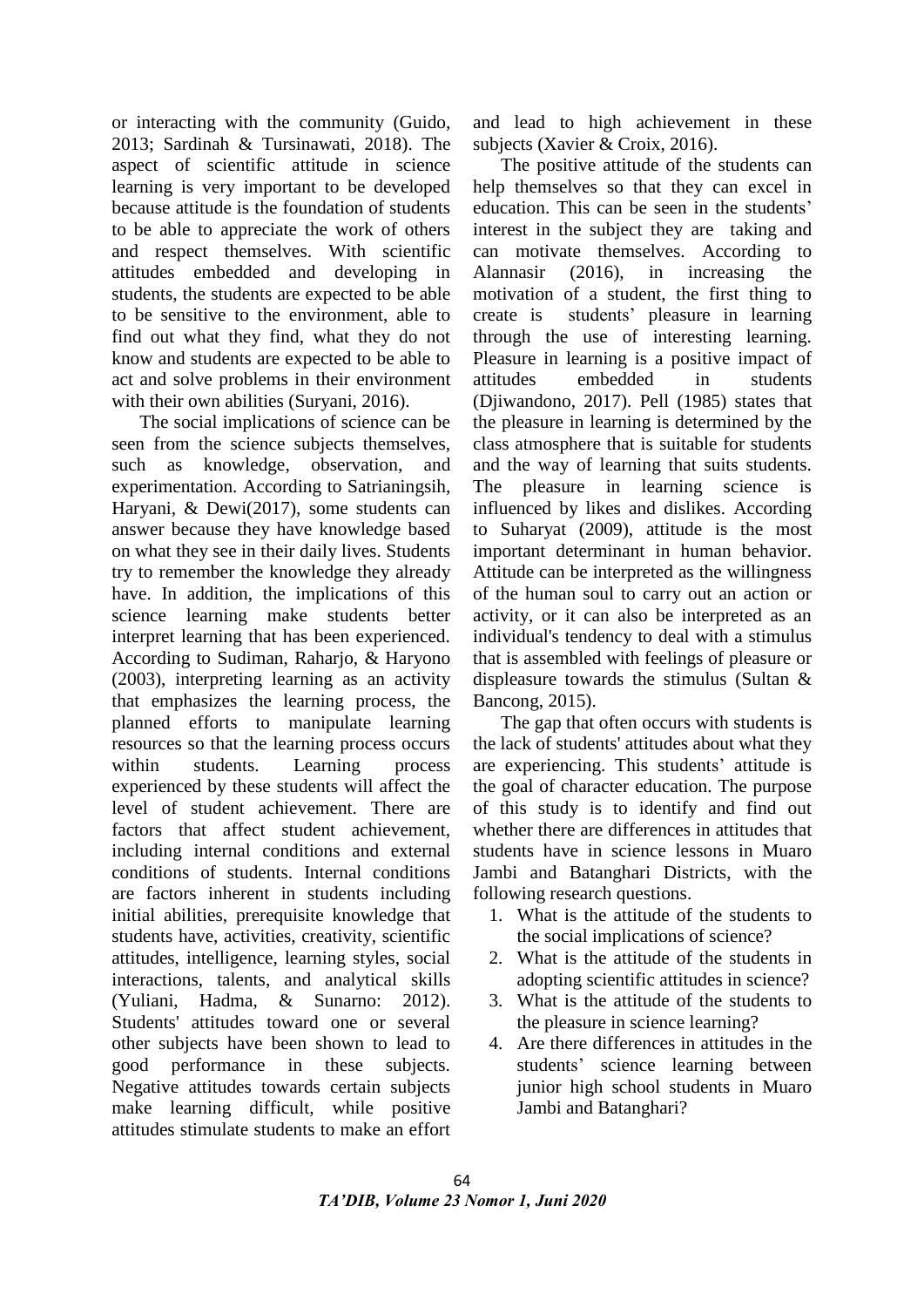#### **METHOD**

The research design used was quantitative research using survey research designs. Quantitative research is research that is structured and quantifies data to be generalizied (Puspitaningtyas, 2016). Survey research determines and reports the way things are. It involves collecting numerical data to test hypotheses or answer questions about the current status of the subject of study. One common type of survey research involves assessing the preferences, attitudes, practices, concerns, or interests of a group of people(Gay, 2012).

The sampling technique that was used in this study is total sampling and purposive sampling, i.e., a sample determination technique with certain considerations (Sugiyono, 2014). The total number of sample was 285 students, in which 140 students from SMP 17 Batanghari Regency and 145 students from Muara Jambi Regency.

In this study, researchers used a questionnaire of attitudes towards science. This questionnaire instrument was adopted from Kurniawan who has Cronbach's Alpha 0.842 with a factor analysis of validity and reliable items (Astalini & Kurniawan, 2019). In this questionnaire, there are positive and negative statements about the science subjects. This questionnaire totaled 56 statements in positive and negative ones. The scale used in this questionnaire is the Likert scale, where there are 5 scales namely, (STS  $=$  strongly disagree, TS  $=$  disagree, N  $=$ neutral,  $S = agree$ ,  $SS = strongly agree$ , namely the social implications of IPA with the revelation item 7, adoption of 7 statements scientific attitude, and enjoyment in learning science with 8 statements, then the total statement in these 3 indicators is 22 statements. The following indicators of attitudes to the subjects of science are listed in table 1:

**Table 1. Indicators of Attitudes in Subjects**

| Variable                            | <b>Indicator</b>                    | <b>Statement</b> | <b>Item Amount</b> |  |
|-------------------------------------|-------------------------------------|------------------|--------------------|--|
|                                     |                                     | $^+$             | ( –                |  |
| <b>Science Subject</b><br>Attitudes | Social Implications of<br>Science   | 1, 14, 20, 39    | 7, 27, 32          |  |
|                                     | Adoption of Scientific<br>Attitudes | 3, 16, 28        | 10, 23, 39, 53     |  |
|                                     | Fun in learning science             | 4, 17, 24, 42    | 11, 24, 36, 48, 52 |  |

Analysis of the data used in this study was the descriptive and inferential statistics. According to (Hasan (2011), inferential statistics or inductive statistics are parts of statistics that study interpretations and draw conclusions that are generally accepted from available data. Inferential statistics use sample data to make estimates, decisions, predictions, or other generalizations about larger data sets (Singpurwalla, 2017).

## **RESULTS AND DISCUSSION**

The renewal of this research is found in the indicators used to describe the comparison of students' attitudes towards science subjects in SMP 17 Batanghari and SMP 3 Muaro Jambi. Indicators used in this

study are the social implications of natural science subjects, the adoption of scientific attitudes toward natural science subjects, and pleasure in natural science subjects.

## **Results**

## **Adoption of Scientific Attitudes**

The questionnaire results in the indicators of scientific attitude adoption that have been disseminated and processed in 17 Batanghari Middle School can be seen in the following table 2: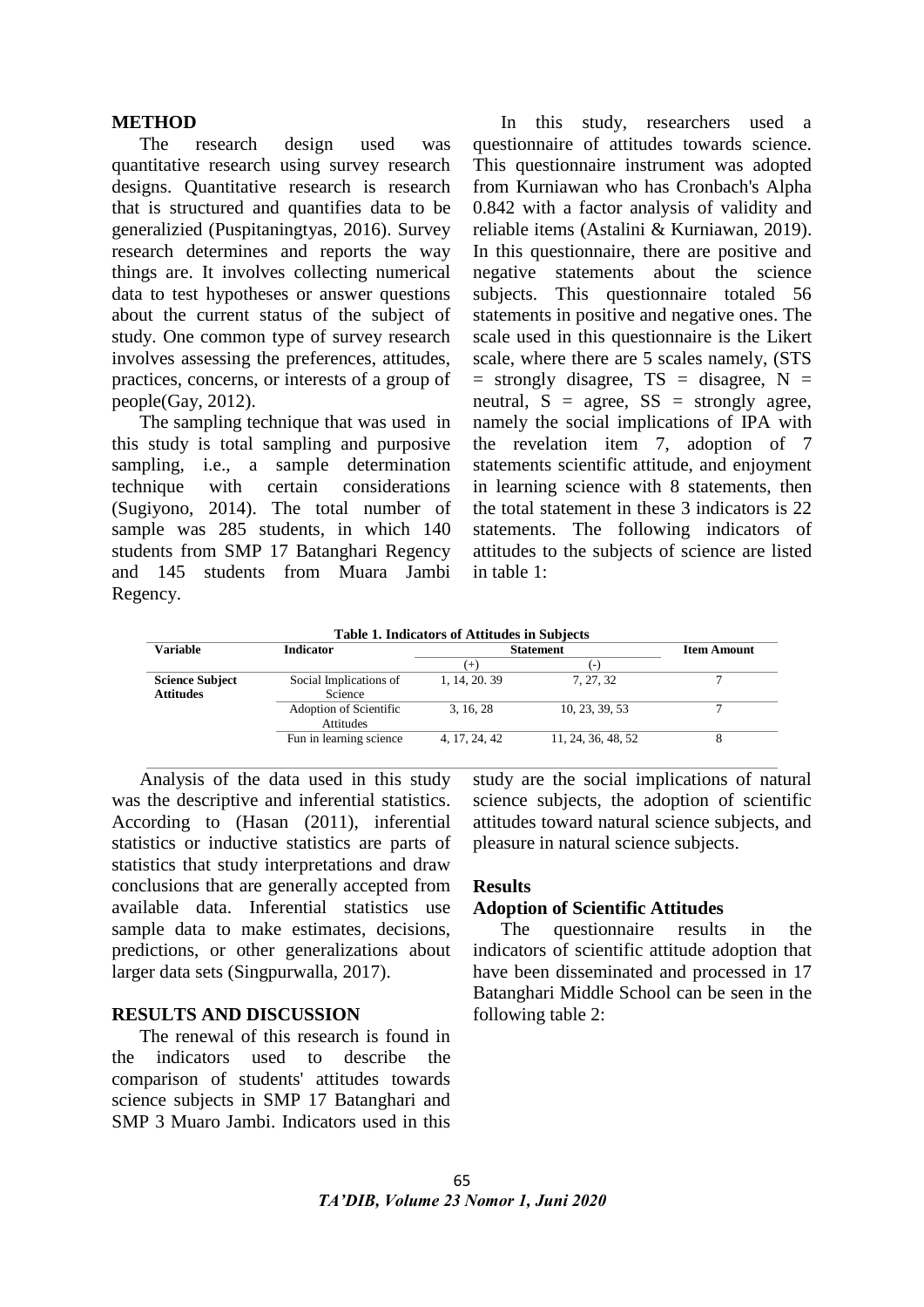|                 | <b>Characteristics</b> |          | <b>Mean</b> | <b>Median</b> | <b>Standard</b>  | Min  | <b>Max</b> | $\frac{6}{9}$ |
|-----------------|------------------------|----------|-------------|---------------|------------------|------|------------|---------------|
| <b>Interval</b> | Attitude               | Total    |             |               | <b>Deviation</b> |      |            |               |
| $7.0 - 12.6$    | <b>Extremely Bad</b>   | $\theta$ |             |               |                  |      |            |               |
| 12.7-18.2       | Not good               | 37       |             |               |                  |      |            | 26.4          |
| 18.3-23.8       | Enough                 | 61       | 21.38       | 21.00         | 3.91             | 1.00 | 33.00      | 43.6          |
| 23.9-29.4       | Good                   | 39       |             |               |                  |      |            | 27.9          |
| 29.5-35.0       | Very good              |          |             |               |                  |      |            | 2.1           |
|                 | TOTAL                  | 140      |             |               |                  |      |            |               |

**Table 2. Adoption of Junior High School Scientific Attitude 17**

The questionnaire results in the indicators of scientific attitude adoption that have been disseminated and processed in Muaro Jambi

Middle School 3 can be seen in the following table 3:

**Table 3.Adoption of the Scientific Attitude of Muaro Jambi Middle School 3**

| <b>Characteristics</b> |                      | <b>Median</b><br><b>Mean</b> | <b>Standard</b> | Min   | Max              | $\frac{0}{0}$ |       |      |
|------------------------|----------------------|------------------------------|-----------------|-------|------------------|---------------|-------|------|
| <b>Interval</b>        | Attitude             | Total                        |                 |       | <b>Deviation</b> |               |       |      |
| $7.0 - 12.6$           | <b>Extremely Bad</b> | 0                            |                 |       |                  |               |       |      |
| 12.7-18.2              | Not good             | 6                            |                 |       |                  |               |       | 4.1  |
| 18.3-23.8              | Enough               | 56                           | 24.22           | 24.00 | 3.21             | 16.00         | 31.00 | 38.6 |
| 23.9-29.4              | Good                 | 77                           |                 |       |                  |               |       | 53.1 |
| 29.5-35.0              | Very good            | 6                            |                 |       |                  |               |       | 4.1  |
|                        | TOTAL                | 145                          |                 |       |                  |               |       |      |

In table 2, there are 27.9% (39 out of 140 students) categorized as good and 2.1% (3 out of 140 students) in addition there was a sufficient category of 43.6% (61 out of 140 students) and not good category 26. 4% (37 out of 140 students). In this indicator, it appears that the adoption of the attitude of science students is very weak. This can be seen from the data of the number of students who have chosen based on the statement and entered into the categories presented by researchers. Furthermore, in Table 3 there are students 'responses to students' scientific attitudes namely good category 53.1% (56 out of 145 students) and good category 4.1% (6 out of 145 students). While the category is sufficient 38.6% and the category is not good 4.1% (6 of 145 students).

## **Social Implications of Science**

The results of the questionnaire in the indicators of the social implications of SMP 17 Batanghari Regency can be seen in the following table 4.

|                 |                        |       |             | <b>Table 4. Social Implications of SMP 17</b> |                  |       |       |               |
|-----------------|------------------------|-------|-------------|-----------------------------------------------|------------------|-------|-------|---------------|
|                 | <b>Characteristics</b> |       | <b>Mean</b> | <b>Median</b>                                 | <b>Standard</b>  | Min   | Max   | $\frac{6}{9}$ |
| <b>Interval</b> | Attitude               | Total |             |                                               | <b>Deviation</b> |       |       |               |
| $7.0 - 12.6$    | <b>Extremely Bad</b>   | 2     |             |                                               |                  |       |       | 1.4           |
| 12.7-18.2       | Not good               | 41    |             |                                               |                  |       |       | 28.3          |
| 18.3-23.8       | Enough                 | 53    | 21.1        | 21.00                                         | 4.21             | 12.00 | 31.00 | 36.6          |
| 23.9-29.4       | Good                   | 43    |             |                                               |                  |       |       | 29.7          |
| 29.5-35.0       | Very good              |       |             |                                               |                  |       |       | 0.7           |
|                 | <b>TOTAL</b>           | 140   |             |                                               |                  |       |       |               |

The results of the questionnaire in the indicators of the social implications of SMP

3 Muaro Jambi Regency can be seen in the following table 5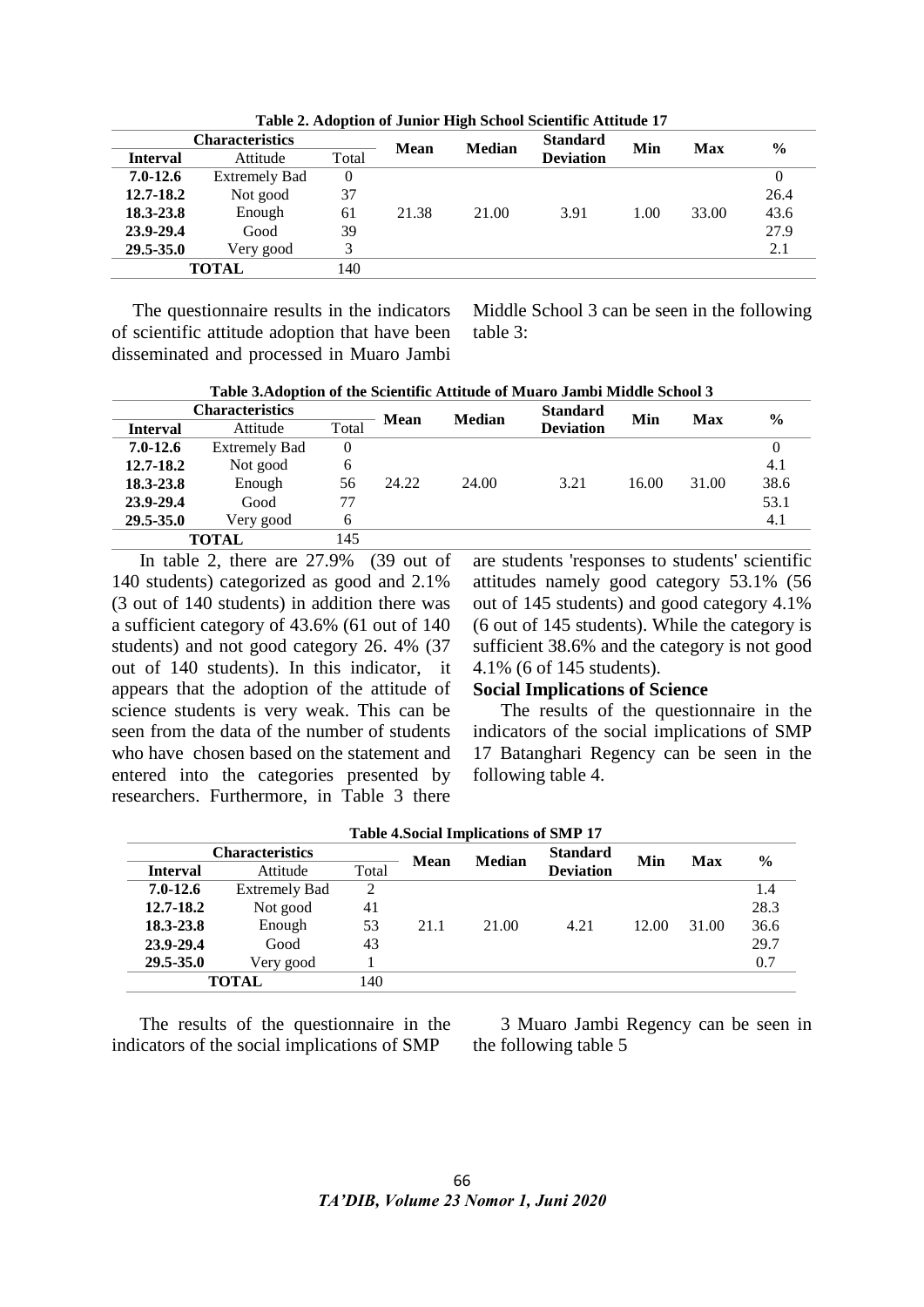**Table 5. Social Implications of Middle School 3**

|                 | <b>Characteristics</b> |              | <b>Mean</b> | <b>Median</b> | <b>Standard</b>  | Min   | Max   | $\frac{6}{9}$ |
|-----------------|------------------------|--------------|-------------|---------------|------------------|-------|-------|---------------|
| <b>Interval</b> | <b>Attitude</b>        | <b>Total</b> |             |               | <b>Deviation</b> |       |       |               |
| $7.0 - 12.6$    | <b>Extremely Bad</b>   | 0            |             |               |                  |       |       |               |
| 12.7-18.2       | Not good               | 0            |             |               |                  |       |       |               |
| 18.3-23.8       | Enough                 | 24           | 26.95       | 27.00         | 3.451            | 19.00 | 35.00 | 16.6          |
| 23.9-29.4       | Good                   | 83           |             |               |                  |       |       | 57.2          |
| 29.5-35.0       | Very good              | 38           |             |               |                  |       |       | 26.2          |
|                 | TOTAL                  | 145          |             |               |                  |       |       |               |

In table 4, it appears that there are 30.7% students (43 students out of 140) categorized as good and 0.7% students (1 student out of 140) categorized very well. This shows that students now the impact of the implications of the social attitude of science on their own lives. There are 37.9% of students (53 students from 140) categorized enough that we can interpret that there are still many students who are confused about the social implications of science in their lives. Besides, there were 29.3% of students (41 students out of 140) who were categorized as not good and 1.4% of students (2 out of 140 students) who were categorized as not very good. These show that students could not yet understand the social implications of science in his life. Furthermore, in Table 5, there are results where 57.2% of students (83 out of 145 students) are in the good category and 26.2% are in the excellent category. These show that students can understand well the social implications of this science can be his life. In addition, there were 16.6% students (24 out of 45 students) who were categorized as sufficient.

## **Fun in Learning Science**

The results of the questionnaire in Pleasure in learning science at SMP 17 Batanghari Regency can be seen in the following table 6.

| Tuble of Eculianity premente in julior ingli behoof beferee bub jecto 17 |                        |       |             |               |                  |       |            |               |
|--------------------------------------------------------------------------|------------------------|-------|-------------|---------------|------------------|-------|------------|---------------|
|                                                                          | <b>Characteristics</b> |       | <b>Mean</b> | <b>Median</b> | <b>Standard</b>  | Min   | <b>Max</b> | $\frac{6}{6}$ |
| <b>Interval</b>                                                          | Attitude               | Total |             |               | <b>Deviation</b> |       |            |               |
| 8.0-14.4                                                                 | <b>Extremely Bad</b>   | 2     |             |               |                  |       |            | 1.4           |
| 14.5-20.8                                                                | Not good               | 13    |             |               |                  |       |            | 9.0           |
| 20.9-27.2                                                                | Enough                 | 79    | 25.85       | 26.00         | 4.81             | 14.00 | 38.00      | 54.5          |
| 27.3-33.6                                                                | Good                   | 35    |             |               |                  |       |            | 24.1          |
| 33.7-40.0                                                                | Very good              | 1     |             |               |                  |       |            | 7.6           |
|                                                                          | <b>TOTAL</b>           | 140   |             |               |                  |       |            |               |

**Table 6. Learning pleasure in junior high school science subjects 17**

The results of the questionnaire in Pleasure in learning science at SMP 3 Muaro Jambi

Regency can be seen inm the following table 7.

|                 |                        |       |             |               | Tabel 7. Fun of icarining science subjects in junior ingli school o |       |            |               |
|-----------------|------------------------|-------|-------------|---------------|---------------------------------------------------------------------|-------|------------|---------------|
|                 | <b>Characteristics</b> |       | <b>Mean</b> | <b>Median</b> | <b>Standard</b>                                                     | Min   | <b>Max</b> | $\frac{6}{9}$ |
| <b>Interval</b> | Attitude               | Total |             |               | <b>Deviation</b>                                                    |       |            |               |
| 8.0-14.4        | <b>Extremely Bad</b>   |       |             |               |                                                                     |       |            |               |
| 14.5-20.8       | Not good               | 3     |             |               |                                                                     |       |            | 2.1           |
| 20.9-27.2       | Enough                 | 65    | 27.59       | 28.00         | 3.67                                                                | 18.00 | 39.00      | 44.8          |
| 27.3-33.6       | Good                   | 70    |             |               |                                                                     |       |            | 48.3          |
| 33.7-40.0       | Very good              | ⇁     |             |               |                                                                     |       |            | 4.8           |
|                 | TOTAL                  | 145   |             |               |                                                                     |       |            |               |

**Tabel 7. Fun of learning science subjects in junior high school 3**

In table 6, it appears that the pleasure in learning science in junior high school 17 can be categorized as very good 17.1% (24

out of 140 students) followed by students who are in the good category with a number of 47.1%, a sufficient category of 26.4% and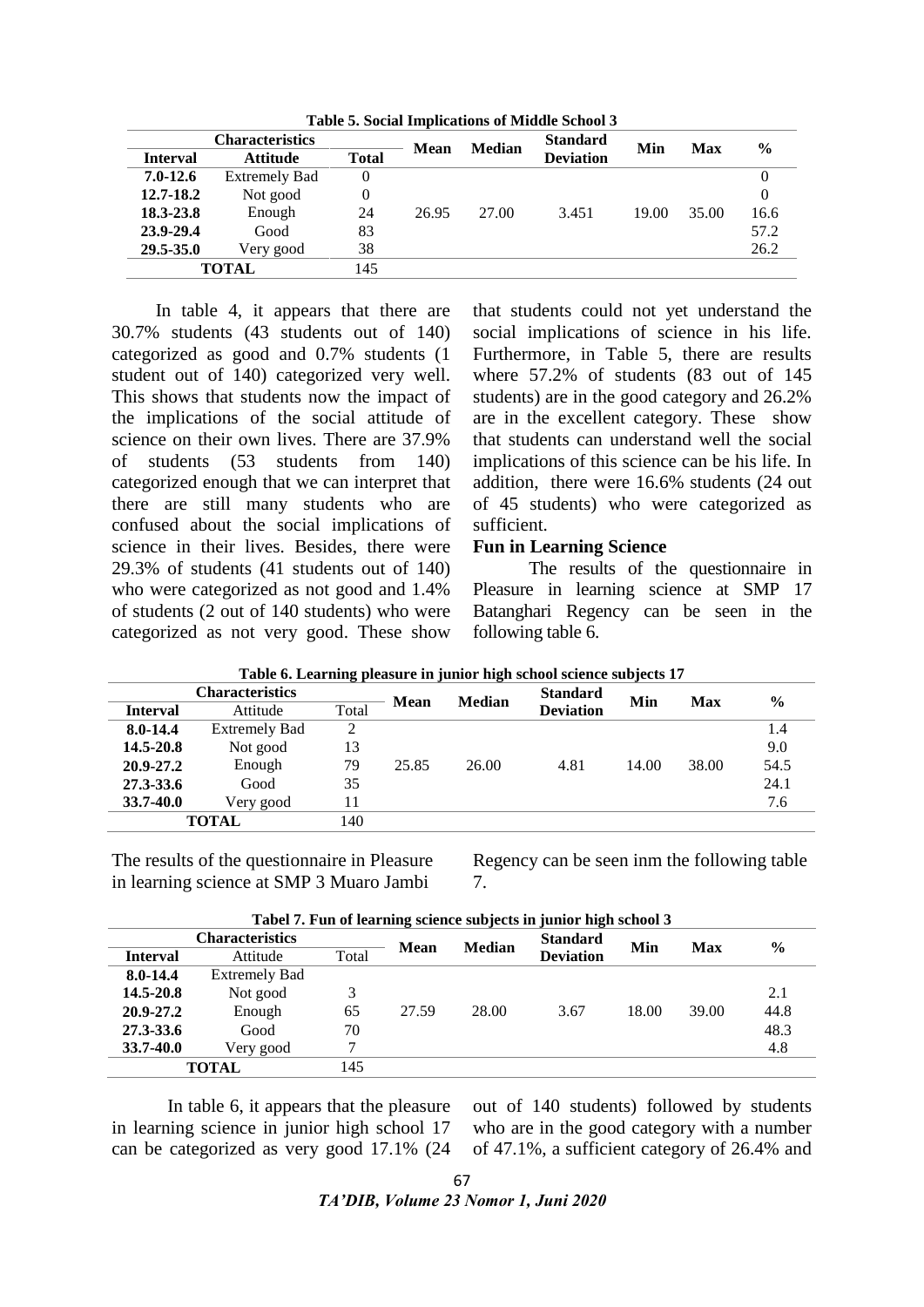a category not good is 5%. It can be interpreted that the pleasure of learning about science is very good. This can be seen from the categories described in the table above. Furthermore, in Table 7, from the above data, it can be said that Muaro Jambi Middle School 3 has a very good level of learning pleasure towards Natural Sciences.

This can be seen from the category of students who answered the statement from the questionnaire: very good category ( 26.2%), good category (58.6%), and enough category (13.1%). These data show the pleasure in learning science is very good, but there is no good category that is 0.7%.

#### **Normality and Homogeneity Test**

| <b>Table 8. Normality and Homogeneity Tests</b> |                          |                            |                                    |  |  |  |  |
|-------------------------------------------------|--------------------------|----------------------------|------------------------------------|--|--|--|--|
|                                                 | <b>Test Of Normality</b> | <b>Test Of Homogeneity</b> |                                    |  |  |  |  |
| School                                          | <b>SMP 17</b>            | <b>SMPN 3 MUARO</b>        | 17 Batanghari Middle School and    |  |  |  |  |
|                                                 | <b>BATANGHARI</b>        | <b>JAMBI</b>               | Muaro Jambi 3 Public Middle School |  |  |  |  |
| <b>Statistics</b>                               | 0.062                    | 0.080                      | 1.449                              |  |  |  |  |
| df1                                             | 135                      | 140                        |                                    |  |  |  |  |
| df2                                             |                          |                            | 283                                |  |  |  |  |
| Sig                                             | 0.200                    | 0.051                      | 0.230                              |  |  |  |  |

In table 8, it can be seen that the normality test at SMP 17 Batanghari and SMP 3 Muaro Jambi experiences differences. This is a reasonableness that occurs because there are different sample data. Normality test was conducted to determine whether the population data was normally distributed or not (Rojihah, Akhrani, & Hasanah, 2016). Furthermore, Kabasarang, Setiawan, & Susanto (2013), describe that the normality test is part of statistical science that is used to test whether the data obtained have a normal distribution or not so that it can be used in parametric statistics. This normality test can be said to be normal if the sig value> 0.05. According to Senjayawati (2015), to test the normality of the pretest data, the Kolmogorov-Smirnov statistical test was used, with a significance level of 0.05 with the following hypothesis:  $H0 =$  sample originating from a normally distributed population,  $H1 =$  sample originating from a population that is not distributed normally. It can be seen that the significance values of SMP 17 Batanghari and SMP 3 Muaro Jambi have sig values of

0.2 and 0.051, so it can be said that the data were normally distributed. According to Aprisinta (2015), homogeneity test is used to determine whether the research has the same variance or not. Furthermore Aryani & Mansur (2017) state the homogeneity test in this study uses the Levene's Test from two independent samples. With the following test criteria: If the value of Levene's test or Sig> 0.05 then the variance is homogeneous, while if the value of the Levene's test  $\langle 0.05 \rangle$ then the variance is not homogeneous. From the table above, it can be seen that the homogeneity value is 0.230, so this data can be said to be homogeneous, because the sig value  $> 0.05$ .

## **Independent Sample t-Test**

The independent sample t-test is used to test the research hypothesis (Amalihah, 2017). According to Putra & Syarif (2014), independent t-test aims to determine whether there are significant differences between the two samples studied. The independent t-test is said to be significant if  $p < 0.05$ . The following is a table t-test.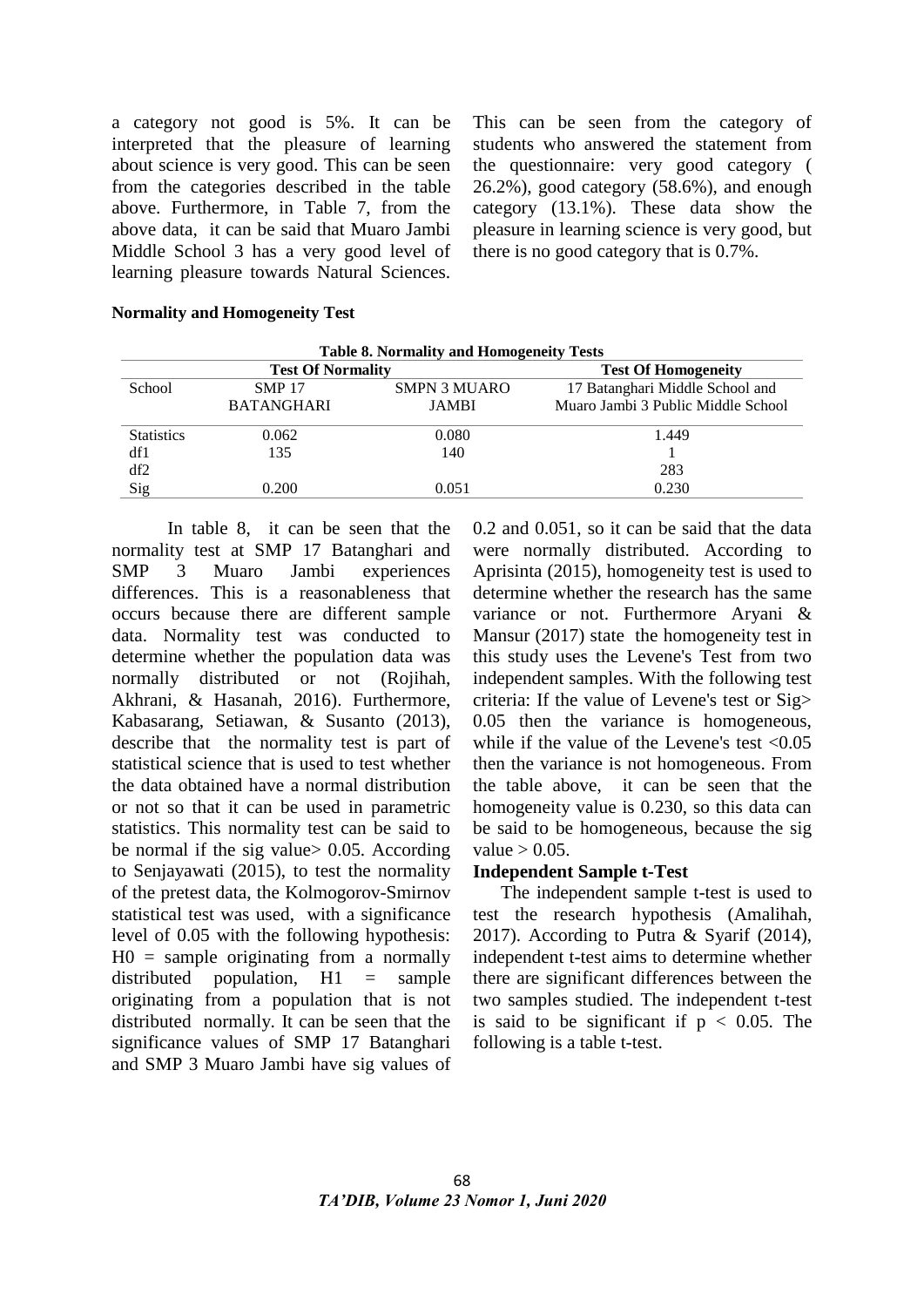| Table 9. Test t-test |                 |                   |  |  |  |
|----------------------|-----------------|-------------------|--|--|--|
|                      | $Sig(2-tailed)$ | Mean              |  |  |  |
|                      |                 | <b>Difference</b> |  |  |  |
| 11.330               | 0.002           | $-22.29581$       |  |  |  |
| 11.322               | 0.002           | -22.29581         |  |  |  |
|                      |                 |                   |  |  |  |

From table 9, it appears that there is a comparison of attitudes towards science subjects. This dedicates that the attitude of the students of the 17 Batanghari Middle School and Muaro Jambi Middle School 3 has a significant comparison. It is useful that this comparative study can continue.

It is seen that Muaro Jambi 3 Junior High School is more dominant than SMP 17. This can be seen in the student good categorized well on the social applicability indicator of the Science with the percentage of 57.2% for 83 of 145 students. Then the indicator of adoption of scientific attitudes with a percentage of 48.3%. In contrast to SMP 17 Batanghari, the percentage data shows that these students belong to sufficient categories. **Discussion**

## **Adoption of Scientific Attitudes**

The most dominant attitude of students of SMP 17 Batanghari is in the sufficient category with a percentage of 43.6%. This can be seen from the number of statements selected by students from several available statements. Unlike in SMP 3 Muaro Jambi, the dominant percentage is in the good category with a score of 53.1% so that we can say that SMP 3 Muaro Jambi has a high category. Scientific attitudes of students can affect student understanding of learning, scientific attitudes have a positive influence on students' achievement (Pertiwi & Husna, 2013). According to Hendracipta (2016), the scientific attitude that can be instilled is the attitude of wanting to investigate (curiosity), i.e., is high. This attitude can be instilled when the teacher raises a problem by proposing an interesting phenomenon / bringing something interesting related to the problem.

## **Implications of the Natural Sciences**

The results of the questionnaire data analysis using SPSS showed the social implications of the Natural Sciences in junior high school 17 leading to the quite good category. Based on the data obtained, the results were 37.9%, while SMP 3 Muaro Jambi showed high social implications, namely 57.2% with both good and very good categories. The social implications of this science will have an impact on students' social lives. Students have different attitudes and characters in each individual. In line with it, Akpinar et al., (2009; and Putra, (2014) state that a positive attitude towards science is associated with a positive attitude about the usefulness of science. There are so many social implications that can be applied in social life. One of them is an experiment assigned by the teacher. From the results of Mulyani (2015), students are more interested in the experiments assigned by teachers in the classrooms. Furthermore, students will play an active role, and the learning situation will be more enjoyable, so that the learning objectives to be achieved will be easily carried out as expected (Rukinem, 2018). From the data analysis above, it can be seen that these two SMPs have good social implications.

## **Fun in Learning Science**

The results of data analysis of the indicator of pleasure in learning science in SMP 17 leads to the good category. This can be seen from the percentage of 47.1%. Based on these data, it appears that the attitude of students on this indicator is very good. This is influenced by internal factors found in the classrooms. According to Hapnita, Abdullah, Gusmareta, & Rizal(2018), poor teaching methods will affect students' learning. In order that the students can learn well, the methods of teaching shoud be made as attractive as possible. Furthermore Sucia (2017), explains that the pleasure created by the teachers makes the students feel happy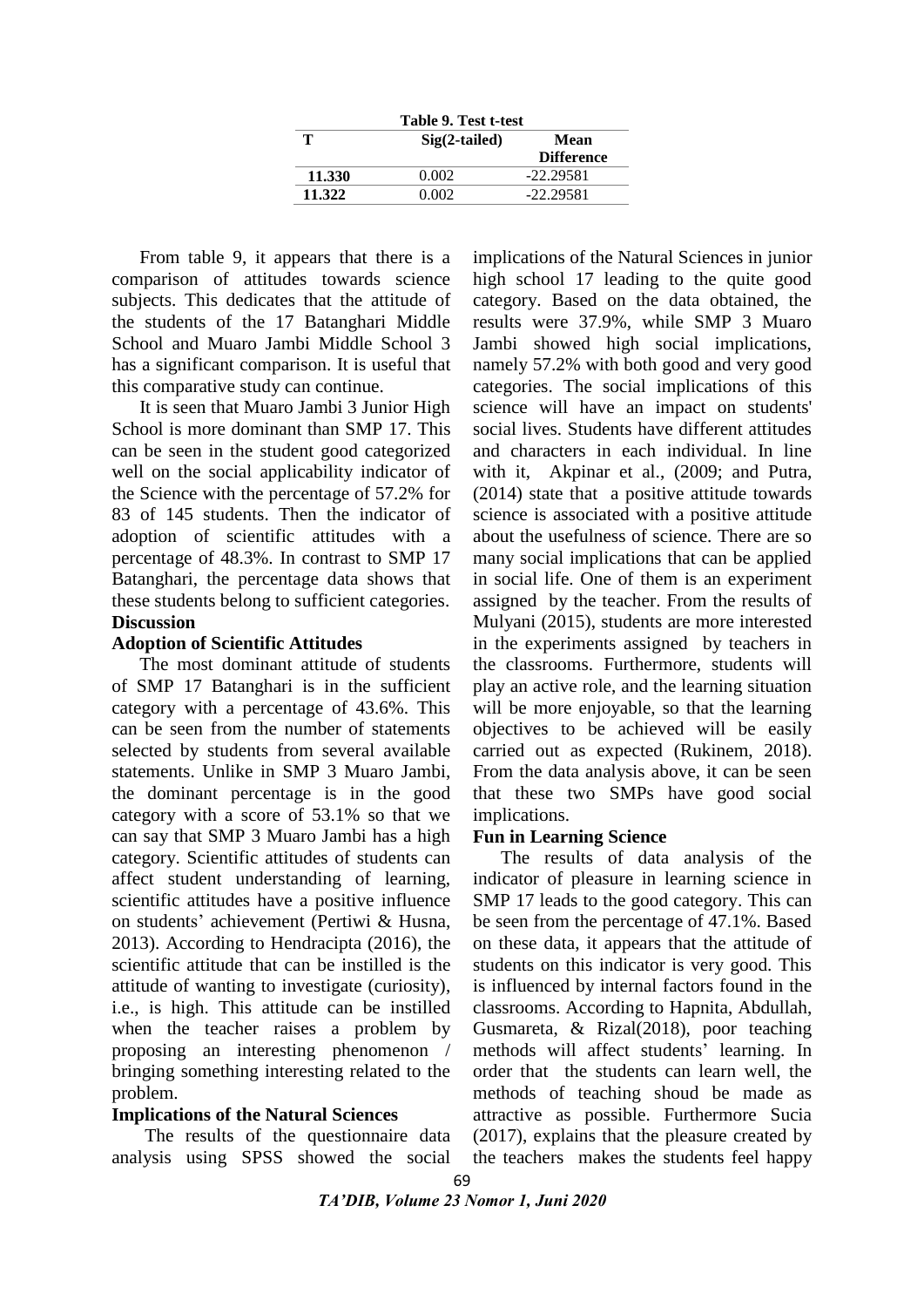about the subjects given. Something positive can increase student motivation and increase student enthusiasm for learning**.** 

From the obtained results, there are weaknesses that occur in **each** indicator. This was obtained from the number of students who answered the questionnaire that was distributed to students in SMP 17 Batanghari and SMP 3 Muaro Jambi. At SMP 17 Batangahari. There are 2 students who have social implications from science in the very low category. This weakness is influenced by the learning process that occurs, according to Chairunnisa (2017), in learning activities the role of the teacher is very important especially in motivating students in learning. Furthermore, the attitude indicator of scientific attitude shows that SMP 3 students are more dominant in both categories than SMP 17 students. In contrast with SMP 17, this SMP has sufficient categories and has 37 students who are categorized as not good. In the pleasure category in natural science subjects, the more dominant students were found in SMP 3. This can be seen in the number of students categorized as good with a total of 48.3%. In SMP 17 students were included in the quite good category with a percentage of 54.5%. From the results, the more dominant students were found in SMP 3 Muaro Jambi. Seeing the importance of students' attitudes towards science, the education staff must improve students' attitudes towards science subjects at school. According to Tunisa, Kosasih, & Hamdu(2017); Fitria & Idriyeni (2017) point out that the success of the learning process in shaping students' scientific attitudes is inseparable from the teacher's ability to develop learning models. The development of appropriate learning models aims to create learning situations that enable students to be actively involved in learning so that students can achieve optimal learning outcomes.

## **CONCLUSION**

Based on the results that have been described, it was found that from the three attitude indicators examined in this study, the

dominant results were good for students in Muaro Jambi district, whereas for students in Batanghari District, the dominant results were quite good, from this it can be seen that there are differences, and this is reinforced by the results of the t test that have been done, where, the sig obtained is less than 0.05, then there are differences in attitudes held by students in science lessons.

## **REFERENCES**

- Akpinar, E., Yildiz, E., Tatar, N., & Ergin, Ö. (2009). Students' attitudes toward science and technology: an investigation of gender, grade level, and academic achievement. *Procedia Social and Behavioral Sciences. Turkey: Science Direct*, *1*(1), 2804–2808. https://doi.org/https://doi.org/10.1016/j.s bspro.2009.01.498
- Alannasir, W. (2016). Pengaruh Penggunaan Media Animasi Dalam Pembelajaran Ips Terhadap Motivasi Belajar Siswa Kelas Iv Sd Negeri Mannuruki. *Journal of Educational Science and Technology (EST)*, *2*(2), 81. https://doi.org/10.26858/est.v2i2.2561
- Amalihah, R. (2017). Hasil Belajar Biologi Materi Sistem Gerak Dengan Menerapkan Model Pembelajaran Kooperatif Tipe Rotating Trio Exchange (Rte) Pada Siswa Kelas Xi Sman 4 Bantimurung. *Jurnal Dinamika*, *08*(1), 11–17.
- Aprisinta, D. (2015). Jurnal Akademis daN Gagasan matematiKA Edisi Ke Dua Tahun 2015 Pengaruh Media Pembelajaran Tiga Dimensi Terhadap Jurnal Akademis Dan Gagasan Matematika Edisi Ke Dua Tahun 2015 Halaman 68 hingga 74. *Jurnal Akademis Dan Gagasan Matematika*, *2*.
- Aryani, W., & Mansur. (2017). Pengaruh Penggunaan Alat Peraga Mistar Hitung Terhadap Hasil Belajar Siswa Pokok Bahasan Penjumlahan Dan Pengurangan Bilangan Bulat. *Primary: Jurnal Keilmuan Dan Kependidikan Dasar*, *9*(1), 55–78.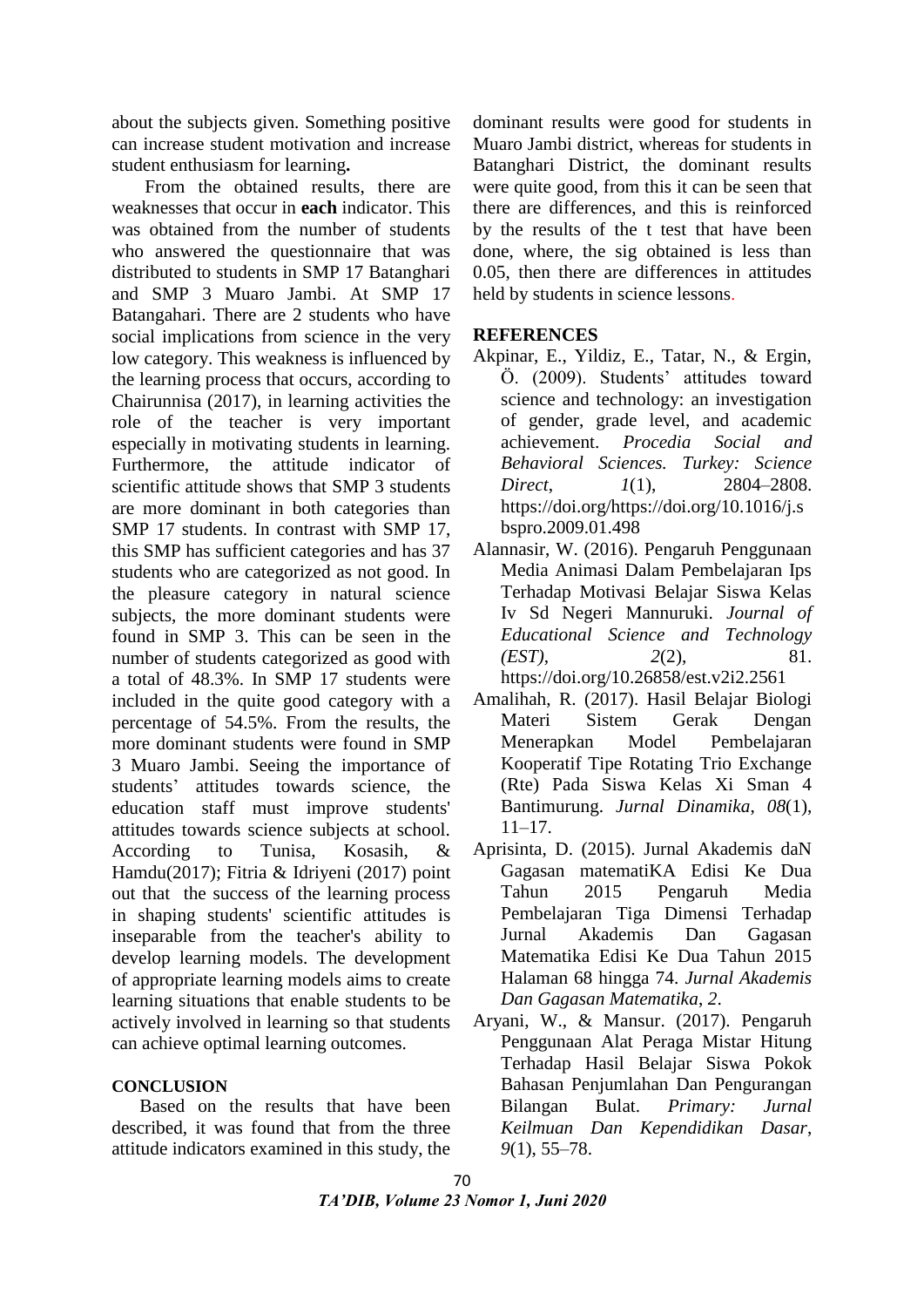- Astalini, A., & Kurniawan, D. A. (2019). Pengembangan instrumen sikap siswa sekolah menengah pertama terhadap mata pelajaran ipa. *Jurnal pendidikan sains (ips),* 7(1), 1. https://doi.org/10.26714/jps.7.1.2019.1-7
- Astalini, A., Kurniawan, D. A., Perdana, R., & Kurniasari, D. (2018). Identification of Student Attitudes toward Physics Learning at Batanghari District High School. *The Educational Review, USA*, *2*(9), 475–484. https://doi.org/http://dx.doi.org/10.26855 /er.2018.09.003
- Astika, I. K. U., Suma, I. K., & Suastra, I. W. (2013). Pengaruh model pembelajaran berbasis masalah terhadap sikap ilmiah dan keterampilan berpikir kritis. *E-Journal Program Pascasarjana Universitas Pendidikan Ganesha Program Studi IPA*, *3*(2), 1–10.
- Chairunnisa. (2017). Meningkatkan Motivasi Dan Hasil Belajar Siswa Konsep Hidrokarbon Dengan Menggunakan Model Pembelajaran Cooperative Script Berbantuan Media Adobe Flash Pada Siswa Kelas XI MIA-3 MAN 3 Banjarmasin Tahun Pelajaran 2016/2017. *Jurnal PTK Dan Pendidikan*, *3*(2), 1–9.
- Djiwandono, P. I. (2017). The Learning Styles Of Millennial Generation In University: A Study In Indonesian Context. *International Journal of Education*, *10(1)*, 12. https://doi.org/10.17509/ije.v10i1.5085
- Fitria, Y., & Idriyeni, I. (2017). Development of Problem Based Teaching Materials for the Fifth Graders of Primary School. *Journal Ta'dib*. 20(2), 99-106.Gay, L. . (2012). *Educational Research Competencies for Analysis*. Florida International University.
- Guido, P. R. M. D. (2013). Attitude and Motivation towards Learning Physics. *International Journal of Engineering Research & Technology (IJERT)*, *2*(11).
- Hapnita, W., Abdullah, R., Gusmareta, Y., & Rizal, F. (2018). Faktor internal dan eksternal yang dominan mempengaruhi

hasil belajar menggambar dengan perangkat lunak siswa kelas xi teknik gambar bangunan smk n 1 padang tahun 2016/2017. *Cived Jurusan Teknik Sipil*, *5*(1).

https://doi.org/https://doi.org/10.24036/ci ved.v5i1.9941

- Hasan, I. (2011). *Pokok-Pokok Materi Statistik*. Jakarta: Pt Bumi Aksara.
- Hendracipta, N. (2016). Menumbuhkan sikap ilmiah siswa sekolah dasar melalui pembelajaran ipa berbasis inkuiri. *Jurnal Pendidikan Sekolah Dasar (JPsd)*, *2*(1), 109–116.
- Kabasarang, D. C., Setiawan, A., & Susanto, B. (2013). Uji Normalitas Menggunakan Statistik Jarque-BeraBerdasarkan Metode Bootstrap. *Journal Matematika*, *8*(1).
- Mulyani. (2015). Penggunaan metode eksperimen untuk meningkatkan hasil belajar tentang rangkaian listrik seri dan paralel pelajaran ipa pada siswa kelas vi sd negeri 3 karanggandu kecamatan watulimo kabupaten trenggalek. *Jurnal pendidikan profesional*, *4*(3).
- Pell, A. W. (1985). Enjoyment and Attainment in Secondary School Physics. *British Educational Research Journal*, *11*(2), 123–132. https://doi.org/https://doi.org/10.1080/01 41192850110205
- Pertiwi, D. A. B., & Husna, E. (2013). Peningkatan Sikap Ilmiah Siswa Melalui Metode Praktikum Dengan Pendekatan Inkuiri Pada Materi Termokimia Di Kelas Xi Ipa Sma Negeri 3 Sanggau. *Jurnal Pendidikan Dan Pembelajaran*, *2*(6).
- Phillips, S. (2008). *Refleksi Karakter Bangsa – Makalah*. Jakarta.
- Puspitaningtyas, Z. (2016). *Metodologi Penelitian Kuantitatif*. Yogyakarta: Perpustakaan Nasional RI.
- Putra, A., & Syarif, H. (2014). Perbandingan Kecerdasaan Emosional Mahasiswa Konvensional Dan Kbk Pada Program Studi Ilmu Keperawatan-Fakultas Kedokteran Universitas Syiah Kuala. *Idea Nursing Journal*, *5*(1).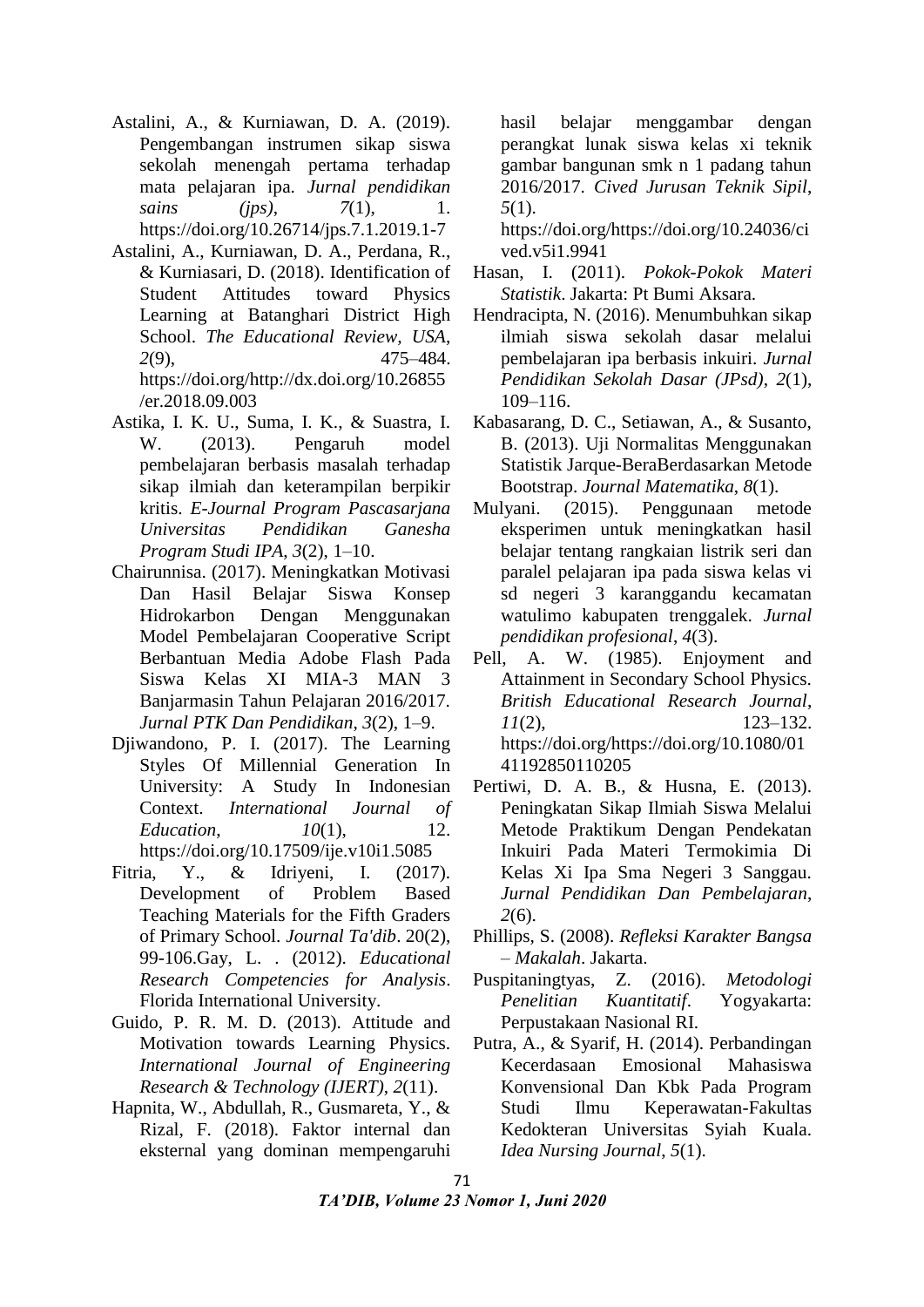- Putra, N. A. R., Abdurrahman, & Suana, W. (2015). Pengaruh Keterampilan Proses Sains Dan Sikap Ilmiah Terhadap Pemahaman Konsep Ipa. *Jurnal Pembelajaran Fisika*, *3*(4).
- Putra, H. E. (2014). Sikap Mahasiswa bahasa inggris terhadap penggunaan teknik team game tournament (TGT) pada mata kuliah reading comprehension III. Journal Ta'dib. 7(2), 157-176.
- Rojihah, Akhrani, L. A., & Hasanah, N. (2016). Perbedaan Political Awareness Dilihat Dari Peran Gender Pemilih Pemula. *Jurnal Mediapsi*, *1*(1), 59–66. https://doi.org/http://dx.doi.org/10.21776 /ub.mps.2015.001.01.7
- Rukinem. (2018). Penggunaan Metode Eksperimen untuk meningkatkan Hasil Belajar Siswa tentang Cahaya di Kelas V SDN 07 Silaut Kecamatan Silaut. *JPPI (Jurnal Penelitian Pendidikan Indonesia)*, *4*(1), 34. https://doi.org/https://doi.org/10.29210/0 2018189
- Sardinah, S., & Tursinawati, T. (2018). Relevansi Sikap Ilmiah Siswa Dengan Konsep Hakikat Sains Dalam Pelaksanaan Percobaan Pada Pembelajaran Ipa Di Sdn Kota Banda Aceh. *Jurnal Serambi Ilmu*, *13*(2).
- Satrianingsih, C. J. P., Haryani, S., & Dewi, N. R. (2017). jiseModel Pembelajaran Berbasis Masalah Berbantuan Science Pocket Book untuk Meningkatkan Kemampuan Kognitif dan Sikap Terhadap Sains. *Journal of Innovative Science Education*, *6*(2).
- Senjayawati, E. (2015). Penerapan Pendekatan Kontekstual Untuk Meningkatkan Kemampuan Komunikasi Matematik Siswa Smk Di Kota Cimahi. *Didaktik*, *9*(1), 33–39.
- Singpurwalla, D. (2017). *A Handbook of statistic An overview of statistical methods*. London: Bookboon The ebook company.
- Sucia, V. (2017). Pengaruh Gaya Komunikasi Guru Terhadap Motivasi Belajar Siswa. *Komuniti: Jurnal*

*Komunikasi Dan Teknologi Informasi*, *8*(5), 112–126. https://doi.org/https://doi.org/10.23917/k omuniti.v8i5.2942

- Sudiman, A. S., Raharjo, & Haryono, H. (2003). *Media Pendidikan, Pengertian, Pengembangan dan Pemanfaatannya*.
- Sugiyono. (2014). *Metode Penelitian Kombinasi (Mixed Method)*. Bandung: Alfabeta.
- Suharyat, Y. (2009). Hubungan antara sikap, minat dan perilaku manusia. *Jurnal Region*, *1*(3), 1–19.
- Sultan, A. D., & Bancong, H. (2015). Pengaruh Pendekatan Multiple Intelligences Melalui Model Pembelajaran Langsung Terhadap Sikap Dan Hasil Belajar Fisika Peserta Didik Kelas XI IPA SMA Negeri 11 Makassar. *Urnal Pendidikan Fisika-Journal of Physics Education*, *5*(1), 51–60. https://doi.org/https://doi.org/10.26618/jp f.v5i1.341
- Suryani, I. (2016). Pengembangan Instrumen Penilaian Sikap Ilmiah Pada Pembelajaran Dengan Model Latihan Penelitian Di Sekolah Dasar. *PEDADIDAKTIKA: Jurnal Ilmiah Pendidikan Guru Sekolah Dasar*, *3*(2), 217–227.
- Suwito, A. (2012). Integrasi Nilai Pendidikan KaTrumper, R. (2006). Factors Affecting Junior High School Students' Interest in Physics. *Journal of Science Education and Technology*, *15*(1), 47–58.
- Tunisa, F. R., Kosasih, K., & Hamdu, G. (2017). Pengaruh Model Pembelajaran Latihan Penelitian terhadap Sikap Ilmiah siswa di Sekolah Dasar. *PEDADIDAKTIKA: Jurnal Ilmiah Pendidikan Guru Sekolah Dasar*, *4*(2), 149–157.
- Utami, R., Sumarni, W., & Habibah, N. . (2014). Efektivitas Lembar Kerja Siswa (Lks) Ipa Terpadu Tema Pencemaran Lingkungan Terhadap Penanaman Nilai Karakter Dan Pemahaman Konsep. *Unnes Science Education Journal*, *3*(2).
- 72